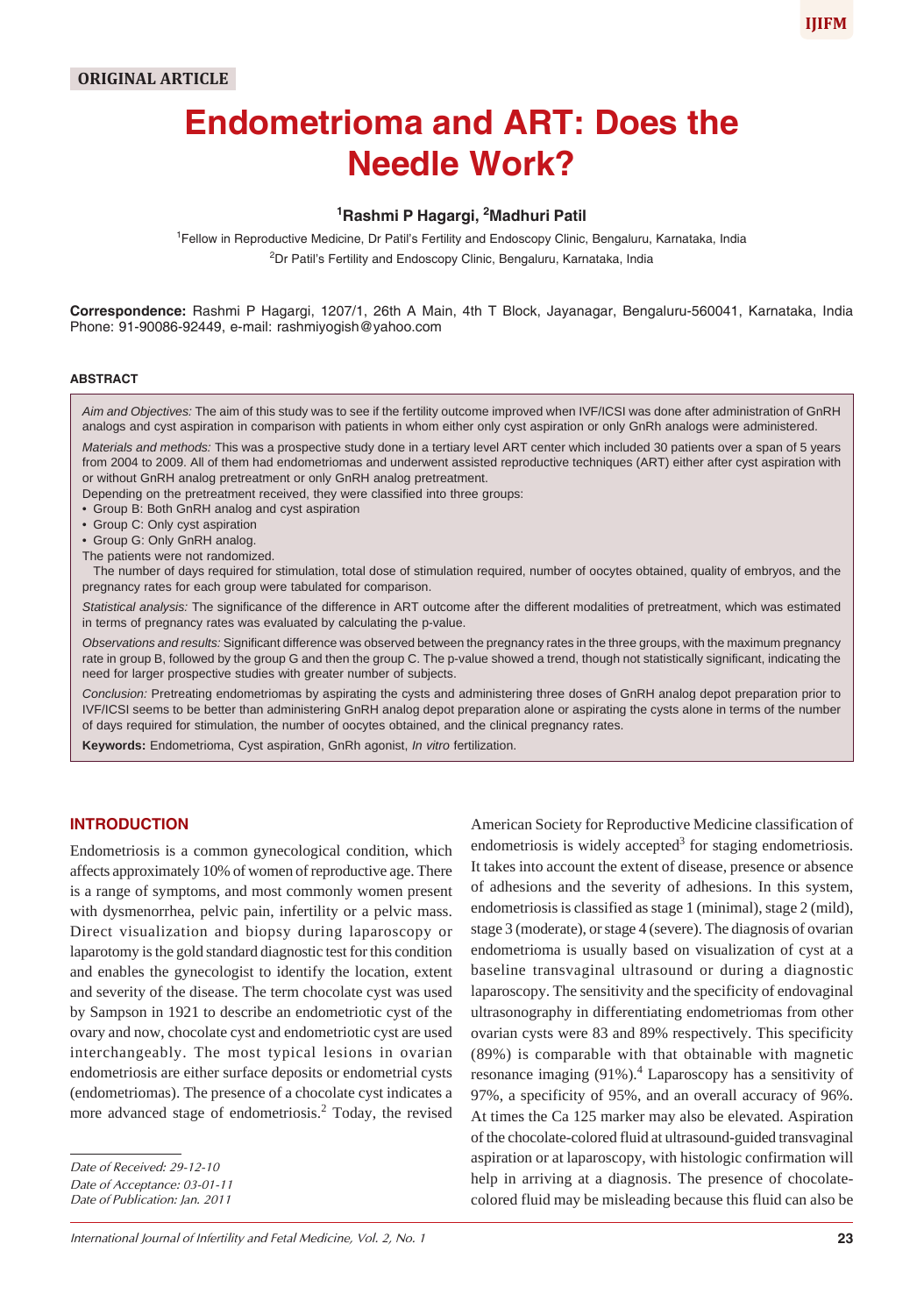found in other cysts, such as lutein cysts and even some neoplastic cysts.<sup>5</sup> But, however, histologic confirmation ascertains that it is an endometrioma and increases the sensitivity and specificity to  $> 95\%$ .

#### **AIM AND OBJECTIVES**

To evaluate the role of endometrioma in assisted reproductive techniques (ART) and to compare the outcome of ART in patients with endometrioma after cyst aspiration or GnRH analog pretreatment or both and to ascertain which of the three modalities of pretreatment offers the best outcome in terms of pregnancy rates and to see if the fertility outcome improved when IVF/ICSI was done after administration of GnRH analogs and cyst aspiration in comparison with the contrary, in which either only cyst aspiration or only GnRH analogs were administered.

#### **MATERIALS AND METHODS**

This was a prospective study done in a tertiary level ART center, which included 30 patients over a span of 5 years from 2004 to 2009. All of them had endometriomas and underwent ART either after cyst aspiration or GnRH analog pretreatment or after both the modalities of pretreatment. Depending on the pretreatment received, they were classified into 3 groups:

- Group B: Both GnRH analog and cyst aspiration
- Group C: Only cyst aspiration
- Group G: Only GnRH analog depot preparation. The patients were not randomized.

None of the patients in group C had reduced ovarian reserve, but, however the mean AFC in group C was lesser than that in group B and G. Mean AFC in group  $C = 7.8$ , group  $B = 8.6$ , group  $G = 8.3$ . None of the patients had  $FSH > 10$ .

The GnRH analog depot preparation used by us was Zoladex, manufactured by AstraZeneca Pharmaceuticals (Pvt) Limited, 5 Leeuwkop Road, Sunninghill-215. The depot preparation contains 3.6 mg of Goserelin acetate, which is supplied in a preloaded single-dose disposable syringe applicator, which is to be stored in the sealed package at a temperature below 25°C. The registration number of the product is U/21.10/163.

All the patients recruited in the study had undergone laparoscopy earlier and a laparoscopic diagnosis of endometriosis was made in all the patients.

The patients in group G had small cysts for which cyst aspiration was not done. But however, they had endometriotic deposits in the ovary for which they were classified as having severe endometriosis as per the revised ASRM classification of endometriosis. The outcome was compared taking into account the similar staging of endometriosis. None of the patients had undergone more than one laparoscopy.

Long agonist protocol was used in all the patients in group C except 2, in whom the antagonist protocol was used. However, despite comparable ovarian reserves, the duration of stimulation and the total dose of gonadotropins was found to be lesser in group B than group C.

Patients with endometriosis diagnosed by laparoscopy who opted for IVF/ICSI after repeated IUI failures were all scanned on the second day of the menstrual cycle intended for IVF/ ICSI. Transvaginal sonography was done with 7MHz probe. The sonographic criteria for the diagnosis of endometrioma were presence of a cystic structure with low, homogeneous echogenicity and a thick cystic wall with regular margins. One important criterion for diagnosis of chocolate cysts by ultrasonography was the persistence of a cyst for at least two consecutive cycles.<sup>6</sup> This permitted us to distinguish a corpus luteum cyst from an endometrioma. Corpus luteum cysts, whose sonographic patterns are usually different from those of endometriomas, should regress spontaneously at the end of the menstrual cycle. A corpus luteum cyst looks somewhat like an octopus, in that the center is occupied by a blood clot and some highly echogenic branches ramify into the cystic fluid.<sup>7</sup>

In the presence of persistent endometrioma after 2 to 3 months at a transvaginal ultrasound scan, either cyst aspiration or administration of depot preparation of GnRH agonist or both cyst aspiration and depot preparation of GnRH agonist administration was done. The cyst aspiration was performed with USG guidance under general anesthesia. The diagnosis of chocolate cysts was confirmed by the aspiration of thick chocolate-colored fluid and then presence of hemosiderin laden macrophages with fibrosis at histopathology. Depot preparation of GnRH agonist was begun immediately after the cyst aspiration and continued for 3 months at four weekly interval. At the end of 4 weeks after the last injection, estradiol(E2) and progesterone(P4) levels were done, and only if E2 was less than 50 pg/ml and P4 was less than 2 ng/ml, the patient was taken up for *in vitro* fertilization or intracytoplasmic injection of sperm (IVF/ICSI). However, there were seven patients who underwent cyst aspiration but did not opt for GnRH analogs as a delay of 3 months was not feasible to them. There were three patients who had endometriomas lesser than 2 cm and had thickening and tenderness in both lateral fornices, so only GnRH analogs were administered without any cyst aspiration being performed, as they were diagnosed to be having severe endometriosis at laparoscopy but therapeutic fulguration of the endometriosis was not done at the time of diagnostic laparoscopy. These patients did not want a re-laparoscopy again with us and so to improve the outcome of IVF/ICSI they were given depot GnRH agonist preparation. The observations in each group, which included the number of days required for stimulation, total dose of stimulation required, number of oocytes obtained, quality of embryos and the pregnancy rates for each group were analyzed after tabulation and compared.

#### **OBSERVATIONS AND RESULTS**

Group B had 20 patients while group C and G had seven and three patients respectively. 50% of patients in group B, 86% of patients in group C and 67% of patients in group G were between 30 to 35 years of age. Only one patient in group B was more than 35 years old, viz. she was 39 years old (Table 1). 90% of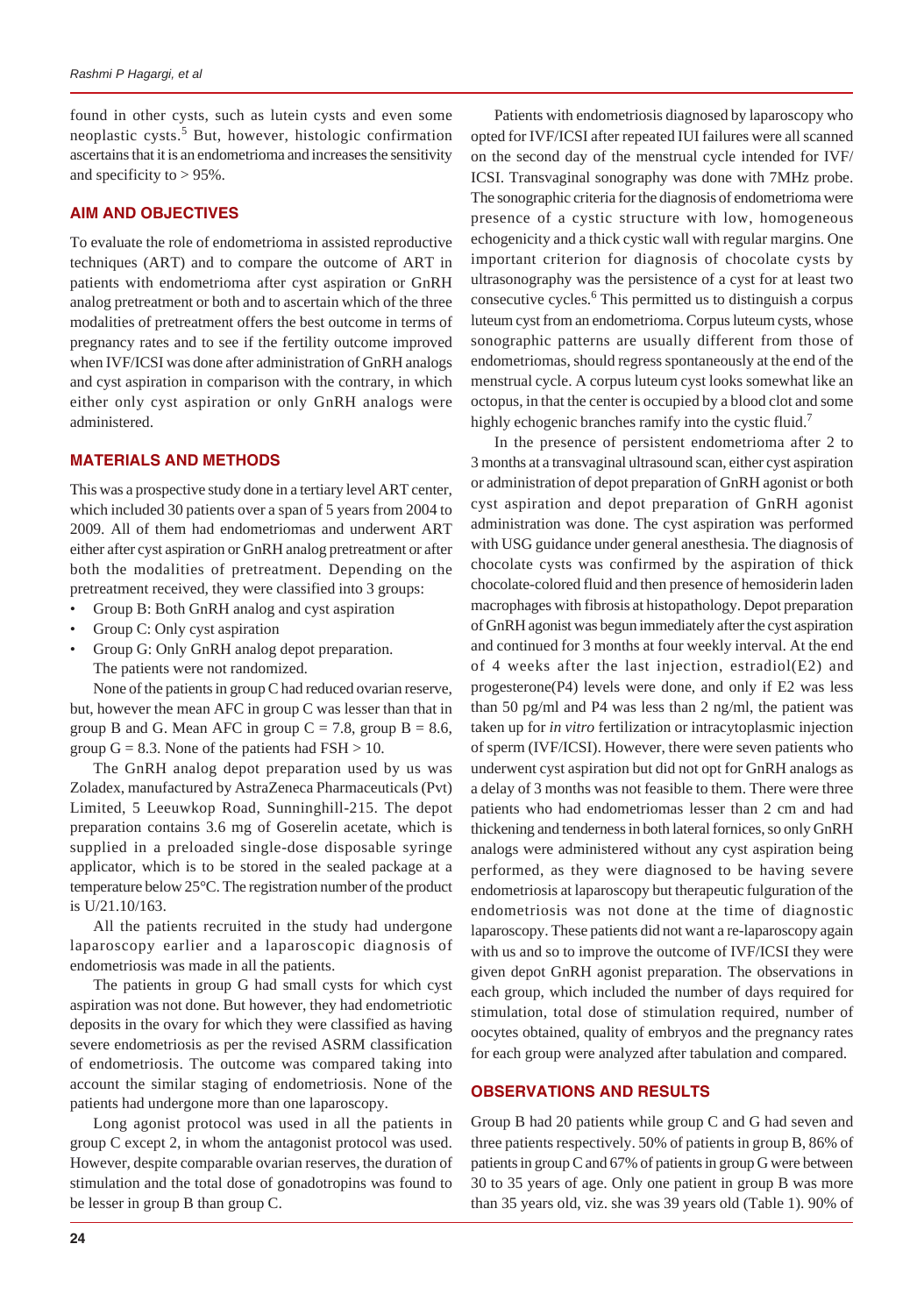patients in group B, 57% of patients in group C and all patients in group G had primary infertility (Table 2). Majority of patients in all the three groups had one or two cysts (Fig. 1). Only 10% of patients in group B had four cysts and none of the patients had four cysts in groups C and G. All the patients in group G had one cyst less than 2 cm in size. 50% of patients in group B had cysts 2 to 3 cm in size and 43% of patients in group C had cysts more than 4 to 5 cm in size (Fig. 2). The most commonly associated factor in all the three groups was tubal, followed by uterine, male factor and PCO (Fig. 3). The mean duration of stimulation with gonadotrophins was 9 to 11 days (Fig. 4). The number of patients who required 9 to 11 days of stimulation showed a decreasing trend in groups B, G and C (Table 3). 80% of patients in group B, 66.6% of patients in group G and 57.1% in group C required 9 to 11 days of stimulation. Only 10% of patients in group B required more than 12 days of

100

stimulation, while more than 25% of patients in both the groups C and G required more than 12 days (28.6% in group C and 33.3% in group G). The mean dose of gonadotrophins required in the groups B, G and C showed a progressively increasing trend (Table 4). 55% of patients in group B required less than 2500 IU while 33.3% of patients in group G and 28.6% in group C required less than 2500 IU of gonadotrophins (Table 5). In group B, 40% of the patients had a yield of 1 to 5 mature oocytes with a mean of 3.7 while 50% had 11 to 15 mature oocytes, and in 10% we obtained more than 16 but however less than 20 oocytes and none of them developed hyperstimulation. A progressive decrease was noted in the percentage of the number of cases with the optimum yield of 11 to 15 oocytes from group G to B and C, with the respective figures being 66.6, 28.6 and 50% for groups G, C and B. The addition of GnRH analog depot preparation was associated with an increase in the yield



| Fig. 1: Number of cysts | Fig. 2: Size of the cysts |
|-------------------------|---------------------------|
|-------------------------|---------------------------|

| Table 1: Age distribution                    |                                        |                     |                                |                                         |                                 |                               |  |
|----------------------------------------------|----------------------------------------|---------------------|--------------------------------|-----------------------------------------|---------------------------------|-------------------------------|--|
| Age in<br>years                              | Group B<br>$(n = 20)$                  | $\frac{1}{6}$       | Group C<br>$(n = 7)$           | $\%$                                    | Group G<br>$(n = 3)$            | $\%$                          |  |
| $20 - 25$<br>$25 - 30$<br>$30 - 35$<br>$>35$ | $\overline{2}$<br>$\overline{7}$<br>10 | 10<br>35<br>50<br>5 | $\mathbf{0}$<br>6<br>$\pmb{0}$ | $\mathbf{0}$<br>14<br>86<br>$\mathbf 0$ | $\Omega$<br>$\overline{2}$<br>0 | $\mathbf{0}$<br>33<br>67<br>0 |  |
| Table 2: Type of infertility                 |                                        |                     |                                |                                         |                                 |                               |  |
| Type of<br>infertility                       | Group B<br>$(n = 20)$                  | $\%$                | Group C<br>$(n = 7)$           | $\%$                                    | Group G<br>$(n = 3)$            | $\%$                          |  |
| Primary<br>Secondary                         | 18<br>$\overline{2}$                   | 90<br>10            | $\overline{4}$<br>3            | 57<br>43                                | 3<br>$\mathbf 0$                | 100<br>$\mathbf 0$            |  |
| Table 3: Duration of infertility             |                                        |                     |                                |                                         |                                 |                               |  |
| Duration in<br>years                         | Group B<br>$(n = 20)$                  | $\frac{1}{6}$       | Group C<br>$(n = 7)$           | $\frac{1}{\sqrt{2}}$                    | Group G<br>$(n = 3)$            | $\%$                          |  |
| $0 - 5$<br>$5 - 10$                          | 12<br>8                                | 60<br>40            | 5<br>$\overline{2}$            | 71.4<br>28.6                            | $\overline{2}$                  | 33.3<br>66.6                  |  |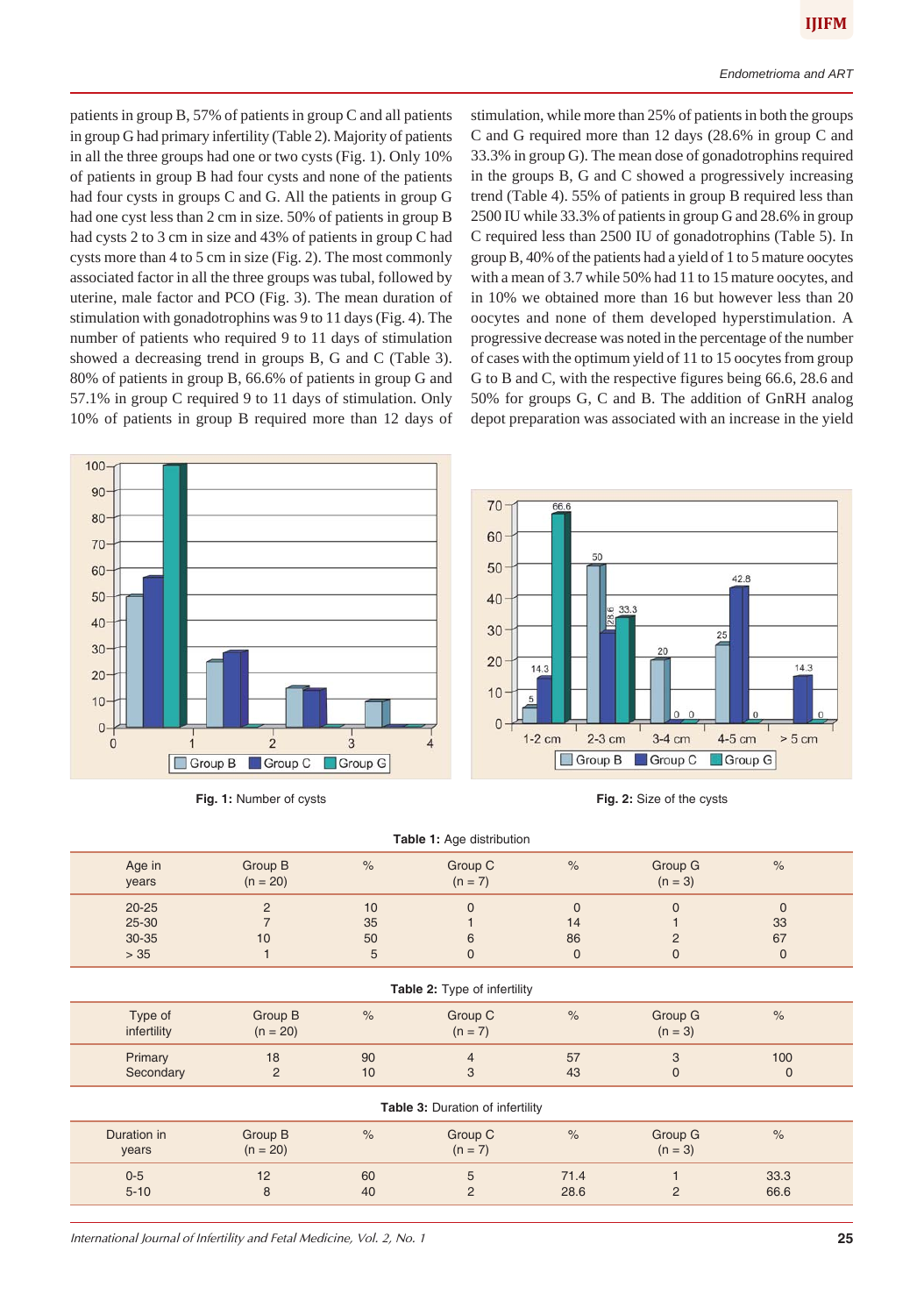of mature oocytes (Fig 5). 40% in group B underwent ICSI and 60% IVF, of whom one patient required rescue ICSI. In groups C and G, 50% had IVF and the other 50% had ICSI. 85% of patients in group B, all patients in group G and 66.6% patients in group C had blastocysts transferred with a policy of not more than two blastocysts and not more than three embryos when a day 3 transfer was done. Prominent difference was observed between the clinical pregnancy rates in the three groups, with the maximum pregnancy rate in the group B, followed by group G and then C. The respective figures for the three groups B,G and C were 50, 42 and 33%. (Figs 6, 7 and 8). The p-value showed a trend, though not statistically significant, indicating the need for larger prospective studies with greater number of subjects (Table 6).

## **DISCUSSION**

Ovarian endometriosis is known to be associated with infertility and pelvic pain. Differentiation of ovarian endometriotic cysts from cystic corpora lutea is clinically important because cystectomy for corpora lutea should be avoided in women with infertility, as it can be associated with the risk of postoperative adhesion formation and decreased ovarian reserve. Nieminen<sup>8</sup> suggested that free superficial implants undergo advanced secretory changes at the end of the menstrual cycle and show vascular necrosis and shedding at the time of menstruation. The small mucosal implants and congested vessels near the hilus of the ovary have been shown to be responsible for the bleeding in chocolate cysts. The treatment modality for endometriosis in patients with infertility could be either laparoscopic or open surgery. An alternative to surgery in some cases might be ultrasound-guided aspiration of ovarian endometriomas, a procedure first proposed by Aboulghar et al.<sup>9</sup> Whether it is just cyst aspiration or aspiration plus *in situ* irrigation or injection with a sclerosing agent in order to reduce recurrence, has no convincing published evidence. Sclerosing substances used vary from tetracycline<sup>10</sup> to methotrexate,<sup>11</sup> recombinant interleukin- $2,^{12}$  and/or ethanol.<sup>13</sup> For those patients who decline surgery, or in whom surgery is contraindicated, cyst aspiration may

| <b>Table 4: Type of FSH used</b> |  |  |  |  |
|----------------------------------|--|--|--|--|
|----------------------------------|--|--|--|--|

|                                  | Group B  | Group C | Group G |
|----------------------------------|----------|---------|---------|
|                                  | $n = 20$ | $n = 7$ | $n = 3$ |
| 150 IU HP urinary<br>Recombinant | 18       |         | 3       |

facilitate oocyte retrieval although the rates of recurrence are high.On the other hand, the expectant strategy is also associated with potential risks of:

*Missing an occult early stage malignancy:* Surgical removal and histological examination are considered mandatory to



**Fig. 3:** Associated factors



**Fig. 4:** Days of stimulation

| <b>Table 5: Mean dose of GT used</b> |  |
|--------------------------------------|--|
|--------------------------------------|--|

| Mean<br>dose of GT | Group B | $\frac{9}{6}$ | Group C       | $\frac{9}{6}$ | Group G | $\frac{9}{6}$ |
|--------------------|---------|---------------|---------------|---------------|---------|---------------|
| 1500-2000          | 5       | 25            |               | 14.3          |         | 0             |
| 2000-2500          | 6       | 30            | -             | 14.3          |         | 33.3          |
| 2500-3000          |         | 5             |               | 28.6          |         | 33.3          |
| 3000-3500          | $\circ$ | 25            | $\mathcal{P}$ | 28.6          |         | $\Omega$      |
| 3500-4000          | 3       | 15            |               |               |         | 33.3          |
| >4000              |         |               |               | 14.35         |         | 0             |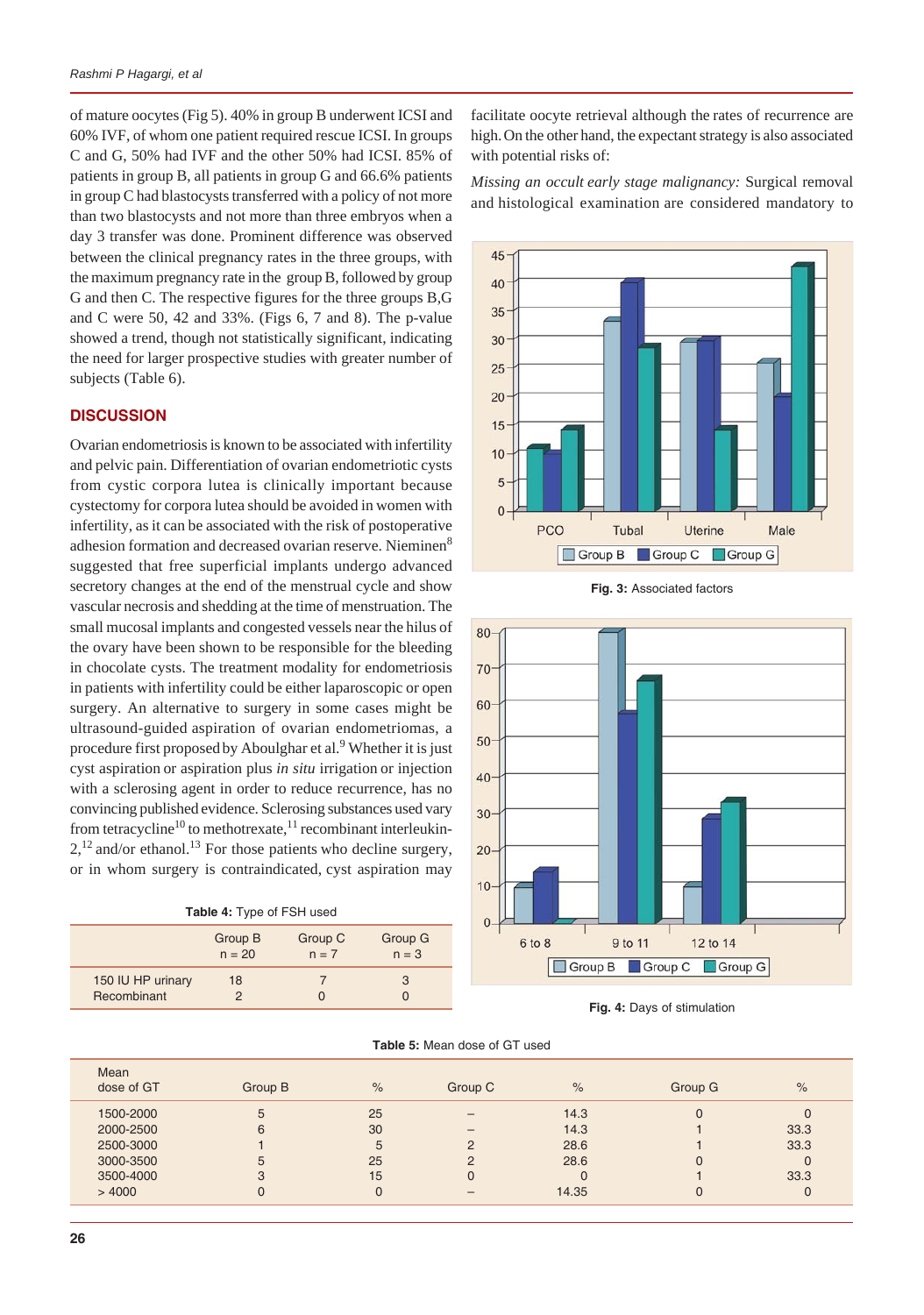

**Fig. 5:** Number of oocytes obtained



**Fig. 6:** Pregnancy rates for Group B

identify early ovarian cancer. Despite recent progresses in diagnostic tools, $14$  this risk cannot currently be definitely ruled out. The twolargest available series concerningthe risk of occult malignancy in endometriotic samples reported a frequency of 0.8 and 0.9%, thus suggesting that this event is rare but possible.15 A careful sonographic evaluation and strict monitoring over time may nearly annul this possibility.16

*Development of a pelvic abscess:* The bloody content of an endometrioma may serve as an excellent culture medium and may facilitate the spread of an infection process. Not surprisingly, the development of a pelvic abscess following oocyte retrieval has been repeatedly reported.17 Clinical management of these cases is demanding and surgery may be necessary. The incidence of this frightful complication seems



**Fig. 7:** Pregnancy rates for Group G



**Fig. 8:** Pregnancy rates for Group C

however rare. In an effort to determine the magnitude of this risk, Benaglia et  $al^{18}$  have evaluated the frequency of this complication in women with endometriomas in a large consecutive series of 214 oocyte retrieval procedures. This complication was never observed (0.0%; 95% CI 0.0-1.7) suggesting that this risk is at least below 1.7%. In this regard, we however believe that prophylactic antibiotics should be routinely used and that every effort should be made to avoid the puncture of the endometrioma.

*Progression of endometriosis*: Since endometriosis is an estrogen-dependent disease and ART cycles determine a substantial increase in the peripheral levels of this hormone, a certain degree of alarmismabout possible detrimental effectsis common among affected patients and appears theoretically justified. Benaglia et al have recently reported reassuring data.<sup>19</sup> These authors have prospectively evaluated 48 women with endometriomas undergoing IVF and measured the dimension of the cysts before and 2 to 6 months afterthe procedure. They failed to document any significant modification.

|  |  |  | <b>Table 6:</b> Pregnancy rates in different groups and their statistical significance |
|--|--|--|----------------------------------------------------------------------------------------|
|--|--|--|----------------------------------------------------------------------------------------|

| Outcome               | Group $B(%)$ | Group $C(\%)$ | Group $G(\%)$            | p-value |
|-----------------------|--------------|---------------|--------------------------|---------|
| Clinical pregnancy    | 15           | 16            | 33.3                     | 0.762   |
| Biochemical pregnancy | 35           | 42            | 66.6                     | 0.725   |
| No pregnancy          | 50           | 42            | $\overline{\phantom{a}}$ | -       |

*International Journal of Infertility and Fetal Medicine, Vol. 2, No. 1* **27**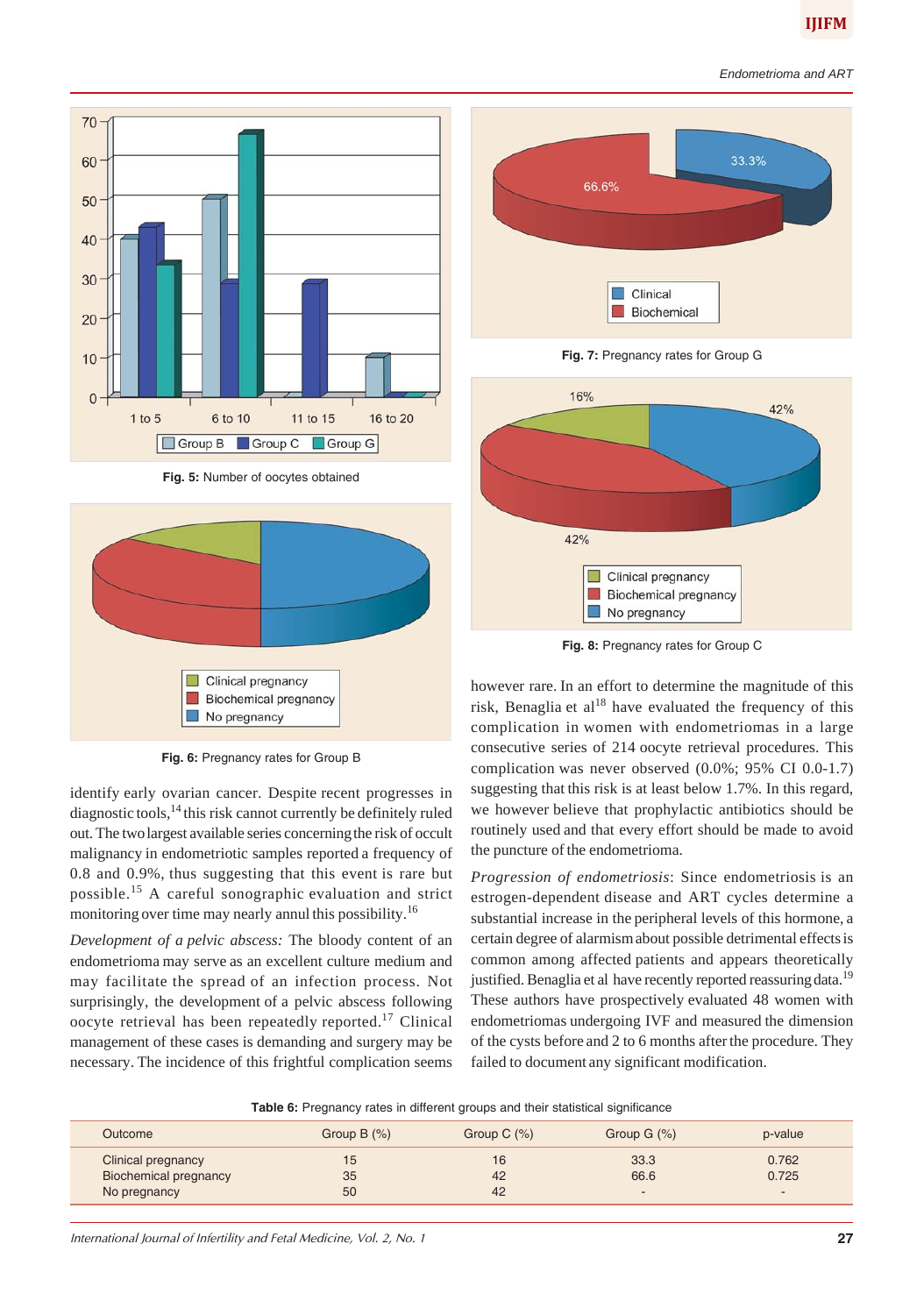*Other complications*: Other complications of unoperated endometriomas include risk of causing the rupture of the endometrioma,<sup>20</sup> possible follicular fluid contamination with endometrioma content, difficulties during oocyte retrieval<sup>21</sup> and increased obstetric complications, such as preterm birth or intrauterine growth restriction.<sup>22</sup> Data regarding the first risk is anecdotal, whereas the effects of endometriotic fluid on the oocyte quality are still debated.<sup>23</sup> The benefits of surgery in facilitating oocyte retrieval may however be considered, taking into account endometrioma location within the ovary, specially if healthy follicles are located behind the cyst and the ovary is fixed. Finally, there is no evidence that surgerymay significantly overcome the reported increased obstetric complications. In conclusion, what is the benefit, if any, of removing ovarian endometriotic cysts prior to IVF? There is convincing evidence that responsiveness to gonadotrophins after ovarian cystectomy is reduced and the number and quality of oocytes retrieved are at least not improved. Moreover, surgery exposes women to the dangerous risks of anesthesia and an operative procedure. In contrast, risks associated with expectant management are mostly anecdotal or of doubtful clinical relevance. Overall, laparoscopic surgical removal of ovarian endometriotic cysts prior to IVF does not offer any additional benefit in terms of fertility outcomes. We thus, generally recommend proceeding directly to IVF to reduce time to pregnancy, to avoid potential surgical complications and to limit patient costs. Surgery should be envisaged in specific circumstances, such as to treat concomitant pain symptoms which are refractory to medical treatments, or when malignancy cannot be reliably ruledout, or in the presence of large cysts. The diameter threshold for performing an operation before IVF should be adjusted according to the endometrioma location within the ovary. All decisionsto operate a cyst beyond 3 or 4 cm are arbitrary, as there isno evidence to support one or the other. Surgeons should bearin mind that if all healthy growing follicles may be reached without damaging the endometrioma, cyst over 4 or even 5 cm do not require surgery in asymptomatic patients; however, smaller cysts that hide growing follicles, specially when the ovary is fixed, may require intervention.<sup>24</sup>

The effects of endometrioma on fertility outcomes with IVF and embryo transfer have been causally related to poor outcomes. The presence of endometriomas at the time of oocyte retrieval is associated with reduced number of retrieved oocytes, poorer quality of embryos and increased rates of early pregnancy losses.25 The aspiration of endometrioma during oocyte retrieval is also associated with increased incidence of pelvic inflammatory disease.26 A meta-analysis was done to evaluate the ovarian reserve and ovarian responsiveness to ovarian stimulation and assisted reproduction outcomes in patients with endometrioma. Decreased ovarian responsiveness to ovarian stimulation in patients with endometrioma may be due to a reduced number of follicles in these patients compared with controls ( $p = 0.002$ ). The meta-analysis concluded that prospective randomized controlled trials are needed to assess whether surgical treatment versus no surgical treatment

**28**

improves pregnancy outcomes in patients with endometrioma undergoing assisted reproduction cycles.<sup>27</sup>

Moreover, if a woman has undergone two or more laparoscopic surgeries for endometriosis and is for ART, but has recurrence of cysts which are  $>$  5 cm, then it is better to subject the woman to cyst aspiration, which is a less invasive procedure as compared to laparoscopic surgery.

## I**NTERNATIONAL GUIDELINES**

The ESHRE (Kennedy et al 2005), the ASRM (The Practice Committee of the American Society for Reproductive Medicine, 2004) and RCOG (Royal College of Obstetricians and Gynaecologists 2006) have published guidelines and recommendations for the management of women with endometriosis. The three organizations recommend surgery for peritoneal endometriosis (stage I-II disease), although ESHRE and ASRM acknowledge that the benefit is limited.Consensus also exists on ovarian endometriomas (stage III-IV disease) as the effect of surgery is always defined 'positive'. There is a controversy even in the guidelines published. ESHRE and ASRM suggest surgical removal of endometriotic cysts, whereas the RCOG does not give a specific indication. Postoperative adjuvant treatment is consistently discouraged, as no evidence of its efficacy is available in terms of increased pregnancy rate. Surgery before IVF is suggested by ESHRE and RCOG only when an ovarian endometrioma of  $\geq$  4 cm in diameter is present, whereas ASRM does not recommend but emphasizes that the benefit of such a procedure is doubtful. It is important to remember that removal of cyst wall should not be excessive and the cauterization of the base of the cyst should be minimal to decrease the complication of reduced ovarian reserve. Recurrentendometriosis is addressed by ASRM, which suggests IVF in this group of patients instead of second surgery. The specific cases of rectovaginal lesions has not been dealt with by any of the organizations.<sup>28</sup>

Yap and colleagues searched the Cochrane Menstrual Disorders and Subfertility Group Trials Register (searched on 10 September, 2003), the Cochrane Central Register of Controlled Trials (CENTRAL) (The Cochrane Library Issue 3 2003), MEDLINE (January 1966 to September 2003), EMBASE (January 1985 to September 2003) and reference lists of articles and also contacted researchers in the field. They studied the effectiveness of systemic medical therapies used for hormonal suppression before or after surgery for endometriosis, improvement of symptoms, pregnancy rates and overall tolerability. This meta-analysis showed insufficient evidence to use hormonal suppression in association with surgery for endometriosis for significant benefit with regard to any of the outcomes identified. There may be a benefit of improvement in AFS scores with the presurgical use of medical therapy. The possible benefit should be weighed in the context of the adverse effects and costs of these therapies.<sup>29</sup>

There are studies who quote a better success rate with IVF in the group of patients who have taken depot preparation of GnRH agonist for a total of 3 to 4 doses immediately prior to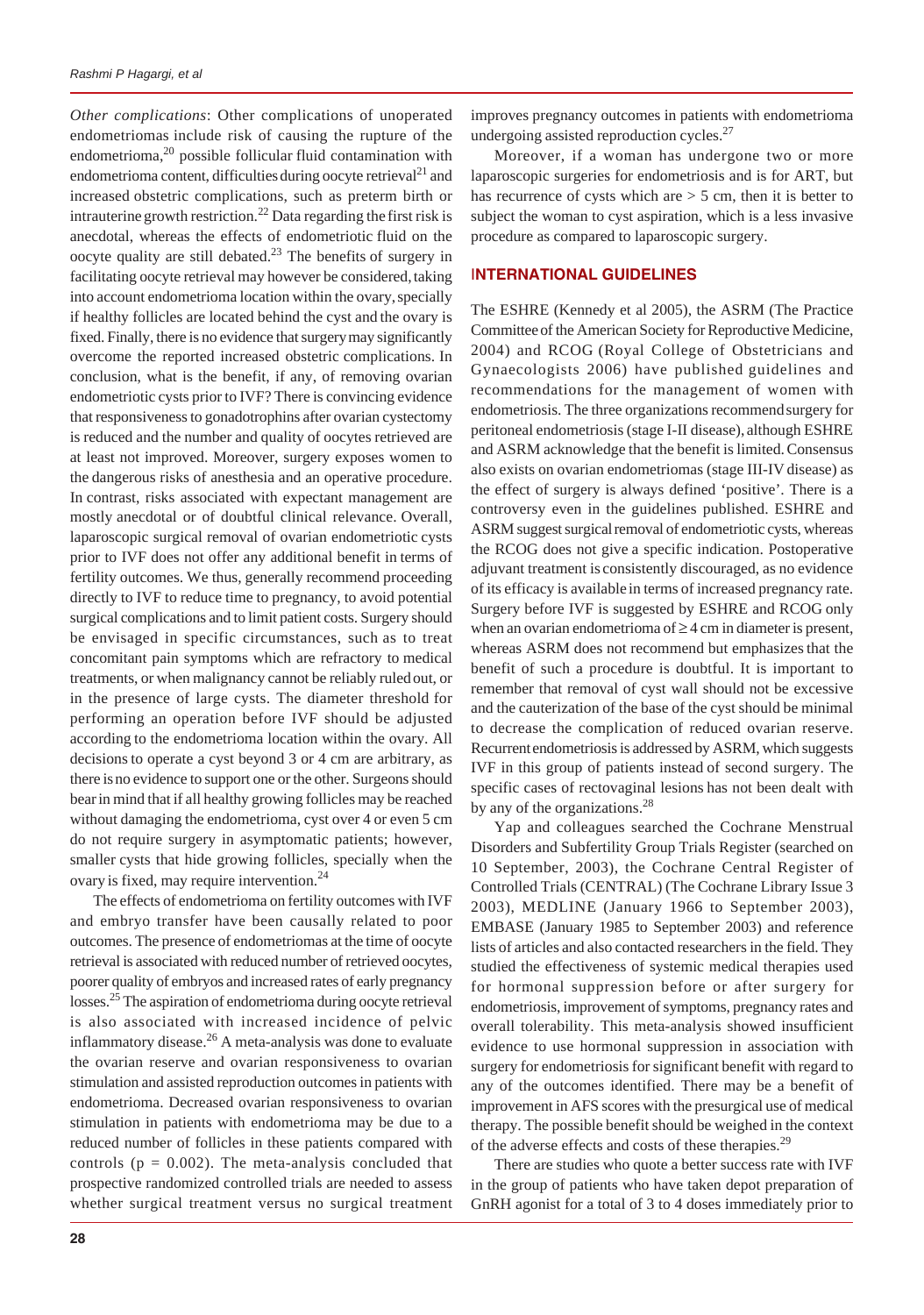ART. Data regarding adverse effects of this therapy on the mother or fetus are not available at present.

Casper et al have published that the use of GnRH agonist has a more favorable prognosis compared to antagonist with COH in patients with endometriosis. This is because GnRH agonist overcomes steroid dependent problems associated with endometriosis, improves follicular phase periovulatory defects and follicular luteinization, prevents premature LH surge, increases number of oocytes retrieved and improves fertilization with better pregnancy outcome.<sup>30</sup>

A Cochrane review has found that endometriosis patients who use gonadotropin-releasing hormone (GnRH) agonists in the run-up to IVF have improved outcomes. The live birth rate per woman was significantly higher in women with endometriosis who received gonadotropin-releasing hormone (GnRH) agonist for three to six months before commencing *in vitro* fertilization (IVF), compared to control groups. The number of women who became pregnant was also significantly higher. In a systematic review of the existing literature, reviewers, led by Professor Hassan Sallam, from Alexandria University in Egypt, found that giving GnRH agonists to women with endometriosis for 3 to 6 months before fertility treatment increased their chances of becoming pregnant more than fourfold. "The chances of having a live birth are also increased, though currently the data are not strong enough to show how great that increase is," said Sallam. Overall, the chances of pregnancy are lower in patients who have endometriosis than for those who have problems with their fallopian tubes. It has been thought that endometriosis may impair egg development and prevent the ovaries producing viable eggs, but Sallam says there are currently no data to show whether the treatment leads to better eggs or whether it facilitates implantation. In addition, there are no results to show whether one particular agonist is superior to the others, or whether the effects of therapy differ in women with mild or severe endometrial disease, the reviewers explain.<sup>31</sup> Several authors have concluded that extended pituitary down regulation prior to COH seems to be beneficial in stage III and IV endometriosis and this is attributable to the decrease in ectopic endometrial tissue in ovary, improved oocyte maturation and increased implantation rates.<sup>32-34</sup> As per Kostantinos et al, the use of gonadotropin-releasing hormone (GnRH) agonists in a long protocol appears to enhance the probability of conception in the presence of endometriosis. In addition, there is evidence to suggest that the use of prolonged down regulation with GnRH agonists prior to ovarian stimulation for *in vitro* fertilization (IVF) is beneficial for achieving pregnancy.33 In a study by Oehninger et al *in vitro* fertilization (IVF) cycles were examined in patients with endometriosis who received gonadotropin-releasing hormone agonist (GnRHa) therapy in an effort to improve their response to stimulation. Twelve patients treated with an identical gonadotropin stimulation protocol, with and without GnRHa, were evaluated using paired analysis. In the GnRHa cycles, the total number of oocytes retrieved and transferred per cycle were higher than in the control cycles. In addition, use of the agonist

lowered the cancellation rate from 33 to 0%, while a trend towards better pregnancy results was observed. When analyzed according to the stage of the disease, the patients with stage III or IV endometriosis had a more dramatic improvement with GnRHa. These data suggest that GnRHa therapy may be beneficial in some patients with endometriosis undergoing IVF. The results of this study are comparable with the results of the present study.<sup>34</sup> In the present study, in a small number of cases (30 cases), it was observed that the ultrasound-guided endometriotic cyst aspiration followed by the administration of GnRH analogs for three doses 4 weeks apart seemed better than administration of only GnRH analogs for 3 months or only cyst aspiration. If meta-analysis of several randomized controlled trials show a benefit of endometrioma aspiration and GnRH agonist depot administration, it will then become a norm in this group of patients who are undergoing ART, especially those who have recurrent endometriotic cysts. It is noteworthy that the ovarian responsiveness is damaged after the excision of ovarian endometriomas (Gupta et al 2006; Somigliana et al 2006a).<sup>27,21</sup> In a recent meta-analysis, Gupta et al showed that the number of developing follicles and the number of retrieved oocytes are lower in affected women when compared with controls who were unaffected. Data emerging from subsequent studies on this issue tend to confirm these findings (Esinler et al 2006; Somigliana et al 2006b; Yazbeck et al 2006; Cirpan et al 2007; Matalliotakis et al 2007; Kumbak et al 2008).<sup>18</sup> The harmful effect of endometriomas, and/or their excision, on ovarian responsiveness is further supported by studies focusing on women with monolateral disease and comparing responsiveness to hyperstimulation in the affected and in the contralateral intact gonad of the same patient (Ragni et al 2005; Somigliana et al 2006a; Duru et al 2007).<sup>21</sup> Collectively, these studies strongly support a marked reduction in the number of developing follicles and retrieved oocytes in the previously operated ovaries. Conversely, the potential impact of this endometrioma-related reduced responsiveness on the success rate of IVF is less recognized. In their metaanalysis, Gupta et al reported an OR for clinical pregnancy rate in women with the disease of 1.07 (95% CI 0.63–1.81) (Gupta et al  $2006$ .<sup>27</sup> There are at least two main hypotheses to explain this contrasting result. Firstly, the damage could be quantitative rather than qualitative. In other words, in contrast to women whose ovarian reserve has naturally declined, fewer oocytes but of unaffected quality might be retrieved in affected women. Interestingly, in the single available prospective study comparing responsiveness of ovaries operated for endometriomas to contralateral intact gonads of the same patient, Ragni et al documented a marked reduction in the number of developing follicles and in the number of retrieved oocytes, but failed to observe differences in terms of fertilization rate between oocytes retrieved from affected and unaffected ovaries (Ragni et al 2005).<sup>21</sup> Secondly, ovarian endometriomas are mostly monolateral. Both gonads are involved only in 19 to 28% of cases (Somigliana et al 2008).18 The contralateral intact ovary may adequately compensate for the reduced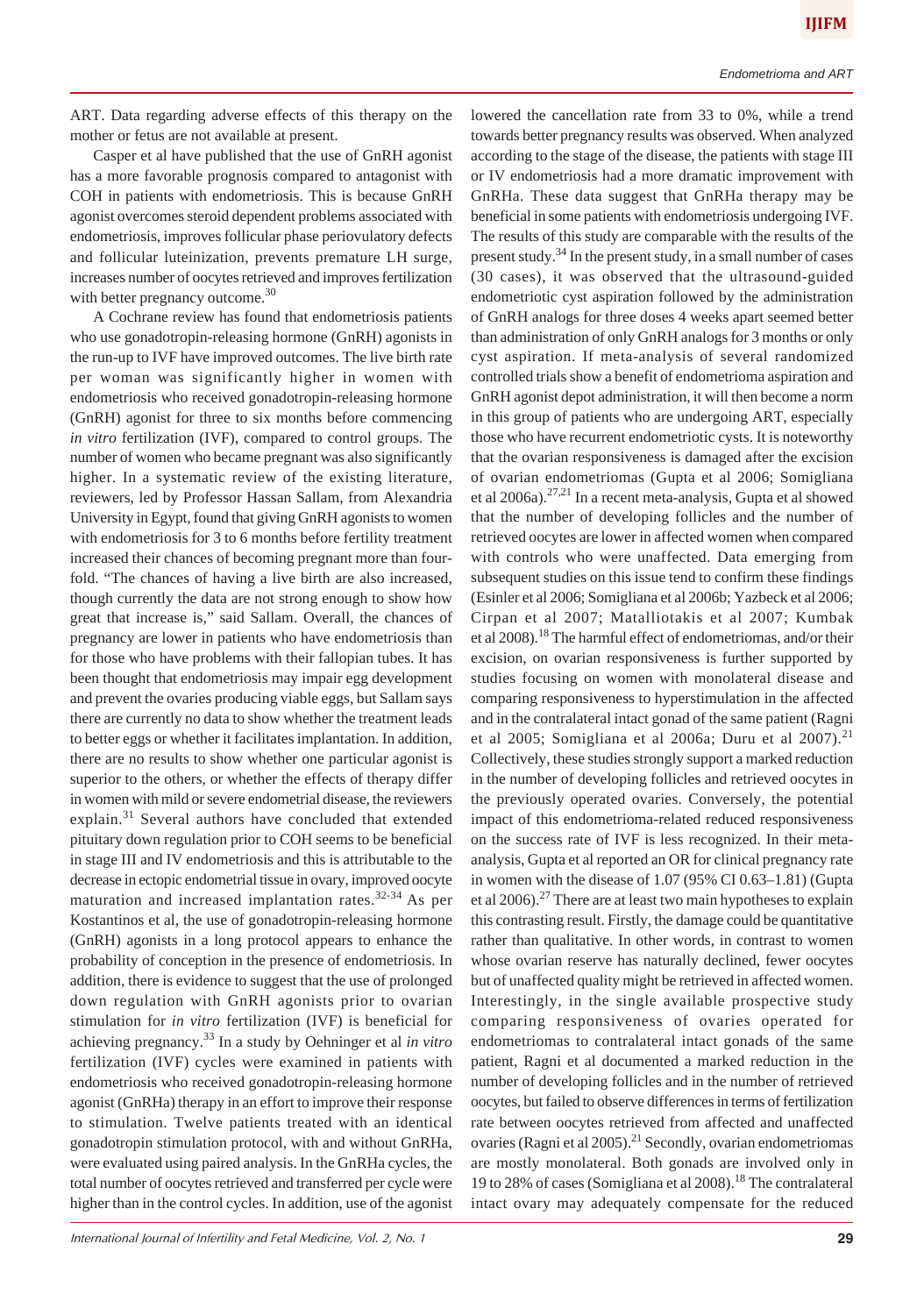function of the affected one. In this context, studies that have specifically focused on women with bilateral endometriomas should be considered more informative. Esinler et al compared 23 women with bilateral disease to 99 unaffected controls (Esinler et al 2006). In a larger study including 68 women operated on for bilateral endometriomas and 136 age-matched, unaffected controls, Somigliana et al showed a statistically significant reduction in the chances of success (Somigliana et al  $2008$ .<sup>18</sup> The odds ratio (OR) for clinical pregnancy and delivery in the study group was 0.34 (95% CI 0.12-0.92) and 0.23 (95% CI 0.07-0.78) respectively. Collectively, insights emerging from these observational studies support the conclusion that ovarian responsiveness is modified in affected gonads. Although the injury could be more quantitative than qualitative, in some cases the insult can be so relevant that no or only few oocytes are retrieved. In this regard, it is noteworthy that Ragni et al documented a failure in the growth of codominant follicles in 34% of operated ovaries (Ragni et al  $2005$ ).<sup>21</sup> This issue may assume great relevance in women with bilateral disease. This could probably explain the greater duration of stimulation and reduced pregnancy rates in group C compared to group B or G. The message of the present article is to emphasize on cyst aspiration and pretreatment with GnRH analogs for patients with endometriomas prior to IVF/ICSI. This is because, when only cyst aspiration is performed without the back up of GnRH analogs, there are chances that the aspiration could be overdone with the aim of aspirating the cyst of its contents completely and eventually reduce the ovarian reserve.

# **CONCLUSION**

Pretreating endometrioma by aspirating the cysts and administering three doses of GnRH analog depot preparation prior to IVF/ICSI seems to be better than administering GnRH analog depot preparation alone or aspirating the cysts alone in terms of the number of days required for stimulation, the number of oocytes obtained and the clinical pregnancy rates which had a statistically significant trend. However, a larger prospective cohort study might be required to ascertain the same in all cases of endometrioma who are going to be subjected to ART.

## **REFERENCES**

- 1. Sampson JA. Perforating hemorraghic (chocolate) cysts of the ovary. Arch Surg 1921;3:245-323.
- 2. Nakahara K, Saito H, Saito T, Ito M, Ohta N, Takahashi T, et al. Ovarian fecundity in patients with endometriosis can be estimated by the incidence of apoptotic bodies. Fertil Steril 1998;69:931-35.
- 3. American Society for Reproductive Medicine. Revised American Society for Reproductive Medicine classification of endometriosis: 1996. Fertil Steril 1997;67:817-21.
- 4. Guerriero S, Mais V, Ajossa S, Paoletti AM, Angiolucci M, Labate F, Melis GB. The role of endovaginal ultrasound in differentiating endometriomas from other ovarian cysts. Clin Exp Obstet Gynecol 1995;22(1):20-22.
- 5. Brosens I, Puttemans P, Deprest J. Appearances of endometriosis. Baillieres Clin Obstet Gynaecol 1993;7:741-57.
- 6. Smita Jain, Maureen E Dalton. Sunderland Royal Hospital, Sunderland, Tyne and Wear, United Kingdom, Chocolate cysts from ovarian follicles. Fertility and Sterility November 1999;72(5).
- 7. Rottem S, Levit N, Thaler I, Yoffe N, Bronshtein M, Manor D, et al. Classification of ovarian lesions by high-frequency transvaginal sonography, J Clin Ultrasound 1990;18:359-63.
- 8. Nieminen U. Studies on the vascular pattern of ectopic endometrium with special reference to cyclic changes. Acta Obstet Gynecol Scand 1962;41:1-81.
- 9. Aboulghar M, Mansour R, Serour G, Rizk B. Ultrasonic transvaginal aspiration of endometriotic cysts: An optional line of treatment in selected cases of endometriosis. Hum Reprod 1991;6:1408-10.
- 10. Aboulghar M, Mansour R, Serour G, Sattar M, Ramzy A, Amin Y. Treatment of recurrent chocolate cysts by transvaginal aspiration and tetracycline sclerotherapy. J Assist Reprod Gen 1993;10:531-33.
- 11. Mesogitis S, Antsalikis A, Daskalakis G, Papantiniou N, Michalas S. Combined ultrasonographically guided drainage and methotrexate administration for treatment of endometritic cysts. Lancet 2000;356:429-30.
- 12. Acien P, Quereda F, Gomez-Torres M, Bermejo R, Gutierrez M. GnRH analogs, transvaginal ultrasound-guided drainage and intracystic injection of recombinant interleukin-2 in the treatment of endometriosis. Gynecol Obstet Invest 2003;55: 96-104.
- 13. Noma J, Yoshida N. Efficacy of ethanol sclerotherapy for ovarian endometriomas. Int J Gynecol Obstet 2001;72:35-39.
- 14. Visintin I, Feng G, Longton G, Ward D, Alvero A, Lai Y, et al. Diagnostic markers for early detection of ovarian cancer. Clin Cancer Res 2008;14:1065-1072.
- 15. Mostoufizadeh M, Scully R. Malignant tumors arising in endometriosis. Clin Obstet Gynecol 1980;23:951-63.
- 16. Eskenazi B, Warner M, Bonsignore L, Olive D, Samuels S, Vercellini P. Validation study of nonsurgical diagnosis of endometriosis. Fertil Steril 2001;76:929-35.
- 17. Tsai YC, Lin MY, Chen SH, Chung MT, Loo TC, Huang KF, Lin LY. Vaginal disinfection with povidone iodine immediately before oocyte retrieval is effective in preventing pelvic abscess formation without compromising the outcome of IVF-ET. J Assist Reprod Genet 2005;22:173-75.
- 18. Benaglia L, Somigliana E, Iemmello R, Colpi E, Nicolosi AE, Ragni G. Endometrioma and oocyte retrieval-induced pelvic abscess: A clinical concern or an exceptional complication? Fertil Steril 2008;89:1263-66.
- 19. Benaglia L, Somigliana E, Vighi V, Nicolosi AE, Iemmello R, Ragni G. Is the dimension of ovarian endometriomas significantly modified by IVF-ICSI cycles? Reprod Biomed Online 2008.
- 20. Dicker D, Ashkenazi J, Feldberg D, Levy T, Dekel A, Ben-Rafael G. Severe abdominal complications after transvaginal ultrasonographically guided retrieval of oocytes for in vitro fertilization and embryo transfer. Fertil Steril 1993;59: 1313-15.
- 21. Somigliana E, Vercellini P, Vigano P, Ragni G, Crosignani PG. Should endometriomas be treated before IVF-ICSI cycles? Hum Reprod Update 2006;a12:57-64.
- 22. Fernando S, Breheny S, Jaques AM, Halliday JL, Baker G, Healy D. Preterm birth, ovarian endometriomata, and assisted reproduction technologies. Fertil Steril 2008.